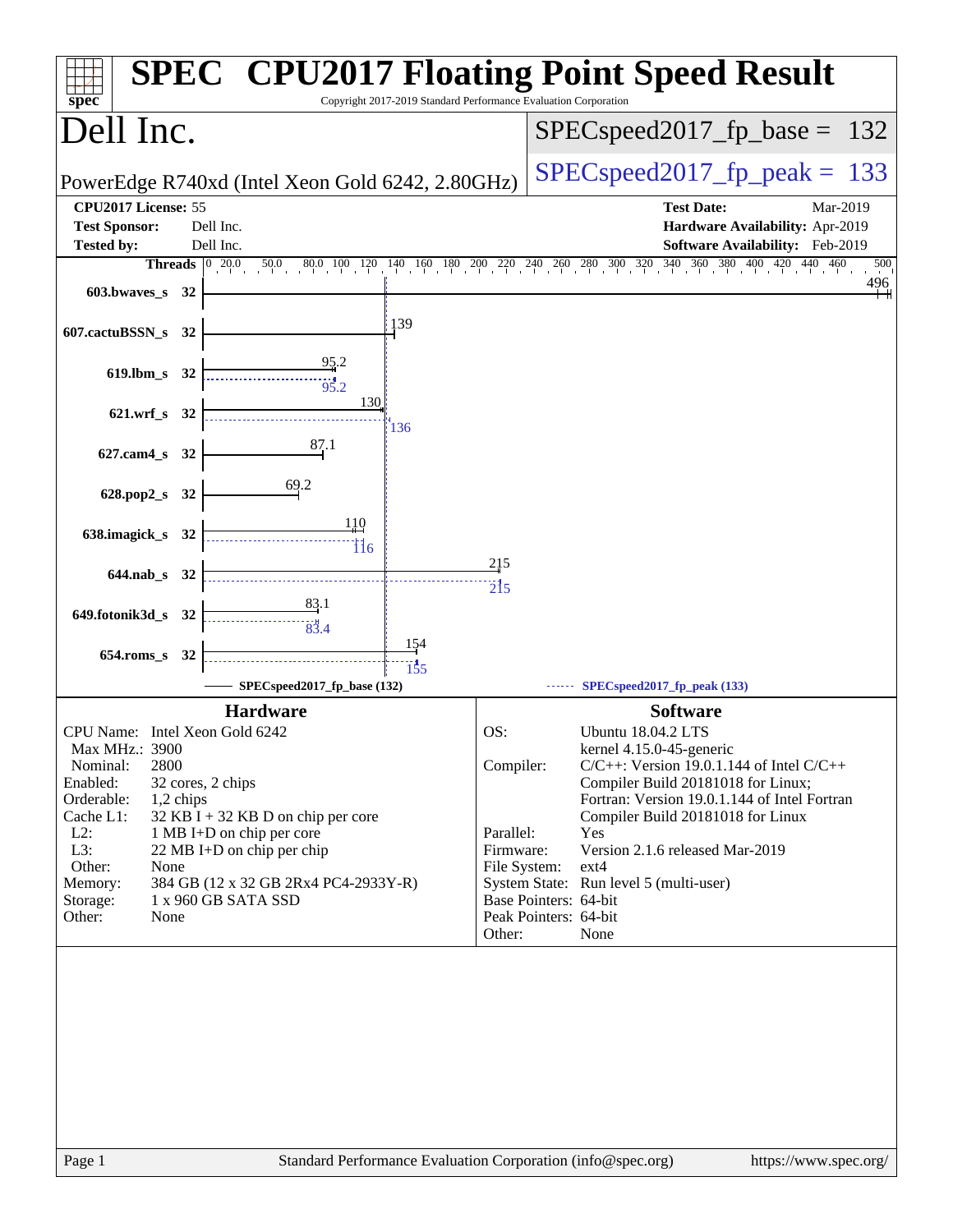| <b>SPEC CPU2017 Floating Point Speed Result</b><br>spec <sup>®</sup><br>Copyright 2017-2019 Standard Performance Evaluation Corporation |                |                |       |                |                                 |                                 |       |                |                |              |                |              |                |              |
|-----------------------------------------------------------------------------------------------------------------------------------------|----------------|----------------|-------|----------------|---------------------------------|---------------------------------|-------|----------------|----------------|--------------|----------------|--------------|----------------|--------------|
| Dell Inc.                                                                                                                               |                |                |       |                |                                 | $SPEC speed2017_fp\_base = 132$ |       |                |                |              |                |              |                |              |
| $SPEC speed2017_fp\_peak = 133$<br>PowerEdge R740xd (Intel Xeon Gold 6242, 2.80GHz)                                                     |                |                |       |                |                                 |                                 |       |                |                |              |                |              |                |              |
| <b>CPU2017 License: 55</b>                                                                                                              |                |                |       |                |                                 | <b>Test Date:</b><br>$Mar-2019$ |       |                |                |              |                |              |                |              |
| <b>Test Sponsor:</b><br>Dell Inc.                                                                                                       |                |                |       |                | Hardware Availability: Apr-2019 |                                 |       |                |                |              |                |              |                |              |
| <b>Tested by:</b><br>Dell Inc.                                                                                                          |                |                |       |                |                                 | Software Availability: Feb-2019 |       |                |                |              |                |              |                |              |
| <b>Results Table</b>                                                                                                                    |                |                |       |                |                                 |                                 |       |                |                |              |                |              |                |              |
| <b>Base</b>                                                                                                                             |                |                |       |                |                                 | <b>Peak</b>                     |       |                |                |              |                |              |                |              |
| <b>Benchmark</b>                                                                                                                        | <b>Threads</b> | <b>Seconds</b> | Ratio | <b>Seconds</b> | Ratio                           | <b>Seconds</b>                  | Ratio | <b>Threads</b> | <b>Seconds</b> | <b>Ratio</b> | <b>Seconds</b> | <b>Ratio</b> | <b>Seconds</b> | <b>Ratio</b> |
| 603.bwayes s                                                                                                                            | 32             | 121            | 489   | 118            | 499                             | 119                             | 496   | 32             | 121            | 489          | 118            | 499          | 119            | 496          |

| 000.0waves s             | $J\mathcal{L}$                                                 | 1 4 1 | 402  | 110  | キフフ  | <u>112</u> | <u> 420</u> | ے د | 141        | 402        | 110        | キフフ        | <u>112</u>      | <u> 420</u> |
|--------------------------|----------------------------------------------------------------|-------|------|------|------|------------|-------------|-----|------------|------------|------------|------------|-----------------|-------------|
| 607.cactuBSSN s          | 32                                                             | 121   | 138  | 120  | 139  | 120        | 139         | 32  | 121        | 138        | <u>120</u> | <u>139</u> | 120             | 139         |
| 619.1bm s                | 32                                                             | 55.0  | 95.2 | 56.0 | 93.5 | 54.7       | 95.7        | 32  | 54.6       | 95.8       | 55.0       | 95.2       | 55.2            | 94.9        |
| $621$ .wrf s             | 32                                                             | 103   | 129  | 102  | 130  | 101        | 130         | 32  | 97.6       | 136        | 97.6       | 136        | 97.6            | 136         |
| $627$ .cam $4 \text{ s}$ | 32                                                             | 102   | 86.5 | 102  | 87.1 | 102        | 87.1        | 32  | 102        | 86.5       | 102        | 87.1       | 102             | 87.1        |
| $628.pop2_s$             | 32                                                             | 171   | 69.4 | 172  | 69.0 | 172        | 69.2        | 32  | 171        | 69.4       | 172        | 69.0       | 172             | 69.2        |
| 638.imagick_s            | 32                                                             | 133   | 108  | 131  | 110  | 124        | 116         | 32  | 124        | <b>116</b> | 130        | 111        | $\overline{24}$ | 116         |
| $644$ .nab s             | 32                                                             | 81.2  | 215  | 81.8 | 214  | 81.2       | 215         | 32  | 81.1       | 215        | 81.1       | 215        | 81.1            | 215         |
| 649.fotonik3d s          | 32                                                             | 109   | 83.4 | 110  | 83.0 | 110        | 83.1        | 32  | <b>109</b> | 83.4       | 109        | 83.4       | 111             | 81.8        |
| $654$ .roms s            | 32                                                             | 102   | 154  | 101  | 155  | 102        | <u>154</u>  | 32  | 102        | 154        | 101        | 155        | 102             | <u>155</u>  |
|                          | $CDFC_{\alpha n}$ $\sim$ $d2017$ fn $h_{\alpha\alpha\alpha}$ = |       | 122  |      |      |            |             |     |            |            |            |            |                 |             |

**[SPECspeed2017\\_fp\\_base =](http://www.spec.org/auto/cpu2017/Docs/result-fields.html#SPECspeed2017fpbase) 132 [SPECspeed2017\\_fp\\_peak =](http://www.spec.org/auto/cpu2017/Docs/result-fields.html#SPECspeed2017fppeak) 133**

Results appear in the [order in which they were run.](http://www.spec.org/auto/cpu2017/Docs/result-fields.html#RunOrder) Bold underlined text [indicates a median measurement](http://www.spec.org/auto/cpu2017/Docs/result-fields.html#Median).

#### **[Operating System Notes](http://www.spec.org/auto/cpu2017/Docs/result-fields.html#OperatingSystemNotes)**

Stack size set to unlimited using "ulimit -s unlimited"

#### **[General Notes](http://www.spec.org/auto/cpu2017/Docs/result-fields.html#GeneralNotes)**

Environment variables set by runcpu before the start of the run: KMP\_AFFINITY = "granularity=fine,compact" LD\_LIBRARY\_PATH = "/home/cpu2017/lib/ia32:/home/cpu2017/lib/intel64" OMP\_STACKSIZE = "192M" Binaries compiled on a system with 1x Intel Core i9-7900X CPU + 32GB RAM memory using Redhat Enterprise Linux 7.5 NA: The test sponsor attests, as of date of publication, that CVE-2017-5754 (Meltdown) is mitigated in the system as tested and documented. Yes: The test sponsor attests, as of date of publication, that CVE-2017-5753 (Spectre variant 1) is mitigated in the system as tested and documented. Yes: The test sponsor attests, as of date of publication, that CVE-2017-5715 (Spectre variant 2) is mitigated in the system as tested and documented. Transparent Huge Pages enabled by default Prior to runcpu invocation Filesystem page cache synced and cleared with: sync; echo 3> /proc/sys/vm/drop\_caches

#### **[Platform Notes](http://www.spec.org/auto/cpu2017/Docs/result-fields.html#PlatformNotes)**

 BIOS settings: ADDDC setting disabled Sub NUMA Cluster disabled Virtualization Technology disabled

**(Continued on next page)**

Page 2 Standard Performance Evaluation Corporation [\(info@spec.org\)](mailto:info@spec.org) <https://www.spec.org/>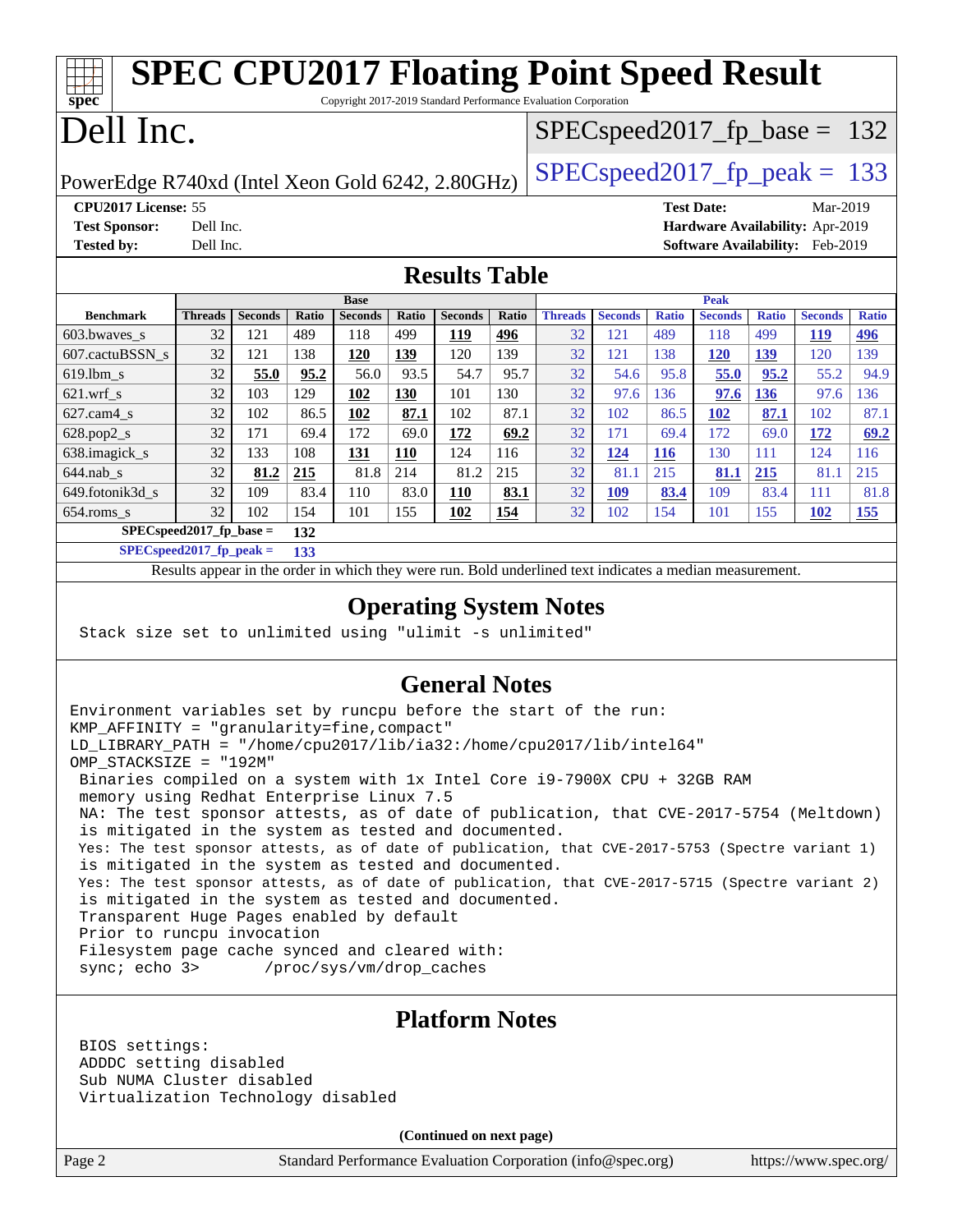#### Page 3 Standard Performance Evaluation Corporation [\(info@spec.org\)](mailto:info@spec.org) <https://www.spec.org/> **[spec](http://www.spec.org/) [SPEC CPU2017 Floating Point Speed Result](http://www.spec.org/auto/cpu2017/Docs/result-fields.html#SPECCPU2017FloatingPointSpeedResult)** Copyright 2017-2019 Standard Performance Evaluation Corporation Dell Inc. PowerEdge R740xd (Intel Xeon Gold 6242, 2.80GHz)  $\left|$  [SPECspeed2017\\_fp\\_peak =](http://www.spec.org/auto/cpu2017/Docs/result-fields.html#SPECspeed2017fppeak) 133 SPECspeed2017 fp base =  $132$ **[CPU2017 License:](http://www.spec.org/auto/cpu2017/Docs/result-fields.html#CPU2017License)** 55 **[Test Date:](http://www.spec.org/auto/cpu2017/Docs/result-fields.html#TestDate)** Mar-2019 **[Test Sponsor:](http://www.spec.org/auto/cpu2017/Docs/result-fields.html#TestSponsor)** Dell Inc. **[Hardware Availability:](http://www.spec.org/auto/cpu2017/Docs/result-fields.html#HardwareAvailability)** Apr-2019 **[Tested by:](http://www.spec.org/auto/cpu2017/Docs/result-fields.html#Testedby)** Dell Inc. **[Software Availability:](http://www.spec.org/auto/cpu2017/Docs/result-fields.html#SoftwareAvailability)** Feb-2019 **[Platform Notes \(Continued\)](http://www.spec.org/auto/cpu2017/Docs/result-fields.html#PlatformNotes)** DCU Streamer Prefetcher disabled System Profile set to Custom CPU Performance set to Maximum Performance C States set to Autonomous C1E disabled Uncore Frequency set to Dynamic Energy Efficiency Policy set to Performance Memory Patrol Scrub disabled Logical Processor disabled CPU Interconnect Bus Link Power Management disabled PCI ASPM L1 Link Power Management disabled Sysinfo program /home/cpu2017/bin/sysinfo Rev: r5974 of 2018-05-19 9bcde8f2999c33d61f64985e45859ea9 running on intel-sut Thu Mar 28 20:29:12 2019 SUT (System Under Test) info as seen by some common utilities. For more information on this section, see <https://www.spec.org/cpu2017/Docs/config.html#sysinfo> From /proc/cpuinfo model name : Intel(R) Xeon(R) Gold 6242 CPU @ 2.80GHz 2 "physical id"s (chips) 32 "processors" cores, siblings (Caution: counting these is hw and system dependent. The following excerpts from /proc/cpuinfo might not be reliable. Use with caution.) cpu cores : 16 siblings : 16 physical 0: cores 0 1 2 3 4 5 6 7 8 9 10 11 12 13 14 15 physical 1: cores 0 1 2 3 4 5 6 7 8 9 10 11 12 13 14 15 From lscpu: Architecture: x86\_64 CPU op-mode(s): 32-bit, 64-bit Byte Order: Little Endian  $CPU(s):$  32 On-line CPU(s) list: 0-31 Thread(s) per core: 1 Core(s) per socket: 16 Socket(s): 2 NUMA node(s): 2 Vendor ID: GenuineIntel CPU family: 6 Model: 85 Model name: Intel(R) Xeon(R) Gold 6242 CPU @ 2.80GHz Stepping: 6 CPU MHz: 2837.502 BogoMIPS: 5600.00 **(Continued on next page)**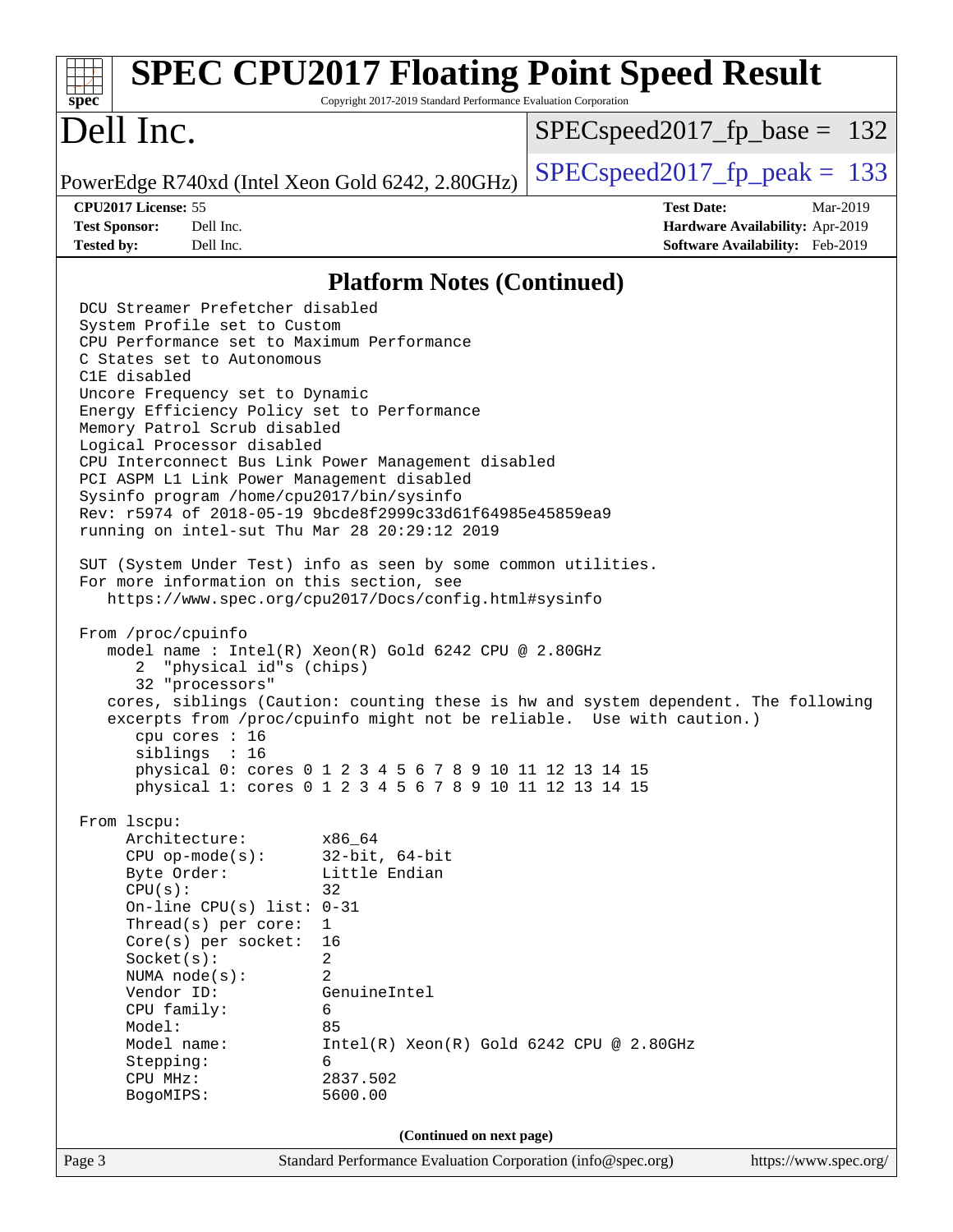| <b>SPEC CPU2017 Floating Point Speed Result</b><br>Copyright 2017-2019 Standard Performance Evaluation Corporation<br>spec <sup>®</sup>                                                                                                                                                                                                                                                                                                                                                                                                                                                                                                                                                                                                                                                                                                                                                                                                                                                                                                                                                                                                                                                                                                                                                                                                                                                                                                                                                                                                                                                                                                                                                                                                                                                                                                                                                                                                                                                                                                  |                                                                                                     |  |  |  |  |  |  |
|------------------------------------------------------------------------------------------------------------------------------------------------------------------------------------------------------------------------------------------------------------------------------------------------------------------------------------------------------------------------------------------------------------------------------------------------------------------------------------------------------------------------------------------------------------------------------------------------------------------------------------------------------------------------------------------------------------------------------------------------------------------------------------------------------------------------------------------------------------------------------------------------------------------------------------------------------------------------------------------------------------------------------------------------------------------------------------------------------------------------------------------------------------------------------------------------------------------------------------------------------------------------------------------------------------------------------------------------------------------------------------------------------------------------------------------------------------------------------------------------------------------------------------------------------------------------------------------------------------------------------------------------------------------------------------------------------------------------------------------------------------------------------------------------------------------------------------------------------------------------------------------------------------------------------------------------------------------------------------------------------------------------------------------|-----------------------------------------------------------------------------------------------------|--|--|--|--|--|--|
| Dell Inc.                                                                                                                                                                                                                                                                                                                                                                                                                                                                                                                                                                                                                                                                                                                                                                                                                                                                                                                                                                                                                                                                                                                                                                                                                                                                                                                                                                                                                                                                                                                                                                                                                                                                                                                                                                                                                                                                                                                                                                                                                                | $SPEC speed2017_fp\_base = 132$                                                                     |  |  |  |  |  |  |
| PowerEdge R740xd (Intel Xeon Gold 6242, 2.80GHz)                                                                                                                                                                                                                                                                                                                                                                                                                                                                                                                                                                                                                                                                                                                                                                                                                                                                                                                                                                                                                                                                                                                                                                                                                                                                                                                                                                                                                                                                                                                                                                                                                                                                                                                                                                                                                                                                                                                                                                                         | $SPEC speed2017_fp\_peak = 133$                                                                     |  |  |  |  |  |  |
| CPU2017 License: 55<br><b>Test Sponsor:</b><br>Dell Inc.<br><b>Tested by:</b><br>Dell Inc.                                                                                                                                                                                                                                                                                                                                                                                                                                                                                                                                                                                                                                                                                                                                                                                                                                                                                                                                                                                                                                                                                                                                                                                                                                                                                                                                                                                                                                                                                                                                                                                                                                                                                                                                                                                                                                                                                                                                               | <b>Test Date:</b><br>Mar-2019<br>Hardware Availability: Apr-2019<br>Software Availability: Feb-2019 |  |  |  |  |  |  |
|                                                                                                                                                                                                                                                                                                                                                                                                                                                                                                                                                                                                                                                                                                                                                                                                                                                                                                                                                                                                                                                                                                                                                                                                                                                                                                                                                                                                                                                                                                                                                                                                                                                                                                                                                                                                                                                                                                                                                                                                                                          |                                                                                                     |  |  |  |  |  |  |
| <b>Platform Notes (Continued)</b><br>Virtualization:<br>$VT - x$<br>L1d cache:<br>32K<br>Lli cache:<br>32K<br>L2 cache:<br>1024K<br>22528K<br>L3 cache:<br>NUMA node0 CPU(s):<br>0, 2, 4, 6, 8, 10, 12, 14, 16, 18, 20, 22, 24, 26, 28, 30<br>NUMA $node1$ $CPU(s):$<br>1, 3, 5, 7, 9, 11, 13, 15, 17, 19, 21, 23, 25, 27, 29, 31<br>Flags:<br>fpu vme de pse tsc msr pae mce cx8 apic sep mtrr pge mca cmov<br>pat pse36 clflush dts acpi mmx fxsr sse sse2 ss ht tm pbe syscall nx pdpelgb rdtscp<br>lm constant_tsc art arch_perfmon pebs bts rep_good nopl xtopology nonstop_tsc cpuid<br>aperfmperf pni pclmulqdq dtes64 monitor ds_cpl vmx smx est tm2 ssse3 sdbg fma cx16<br>xtpr pdcm pcid dca sse4_1 sse4_2 x2apic movbe popcnt aes xsave avx f16c rdrand<br>lahf_lm abm 3dnowprefetch cpuid_fault epb cat_13 cdp_13 invpcid_single ssbd mba ibrs<br>ibpb stibp ibrs_enhanced tpr_shadow vnmi flexpriority ept vpid fsgsbase tsc_adjust<br>bmil hle avx2 smep bmi2 erms invpcid rtm cqm mpx rdt_a avx512f avx512dq rdseed adx<br>smap clflushopt clwb intel_pt avx512cd avx512bw avx512vl xsaveopt xsavec xgetbvl<br>xsaves cqm_llc cqm_occup_llc cqm_mbm_total cqm_mbm_local dtherm ida arat pln pts pku<br>ospke avx512_vnni flush_l1d arch_capabilities<br>/proc/cpuinfo cache data<br>cache size : 22528 KB<br>From numactl --hardware WARNING: a numactl 'node' might or might not correspond to a<br>physical chip.<br>$available: 2 nodes (0-1)$<br>node 0 cpus: 0 2 4 6 8 10 12 14 16 18 20 22 24 26 28 30<br>node 0 size: 191936 MB<br>node 0 free: 187917 MB<br>node 1 cpus: 1 3 5 7 9 11 13 15 17 19 21 23 25 27 29 31<br>node 1 size: 193511 MB<br>node 1 free: 189565 MB<br>node distances:<br>node<br>$\overline{0}$<br>$\overline{\phantom{1}}$<br>0:<br>10<br>21<br>1:<br>21<br>10<br>From /proc/meminfo<br>MemTotal:<br>394698564 kB<br>HugePages_Total:<br>0<br>Hugepagesize:<br>2048 kB<br>/usr/bin/lsb_release -d<br>Ubuntu 18.04.2 LTS<br>From /etc/*release* /etc/*version*<br>debian_version: buster/sid |                                                                                                     |  |  |  |  |  |  |
| (Continued on next page)<br>Standard Performance Evaluation Corporation (info@spec.org)<br>Pa                                                                                                                                                                                                                                                                                                                                                                                                                                                                                                                                                                                                                                                                                                                                                                                                                                                                                                                                                                                                                                                                                                                                                                                                                                                                                                                                                                                                                                                                                                                                                                                                                                                                                                                                                                                                                                                                                                                                            | https://www.spec.org/                                                                               |  |  |  |  |  |  |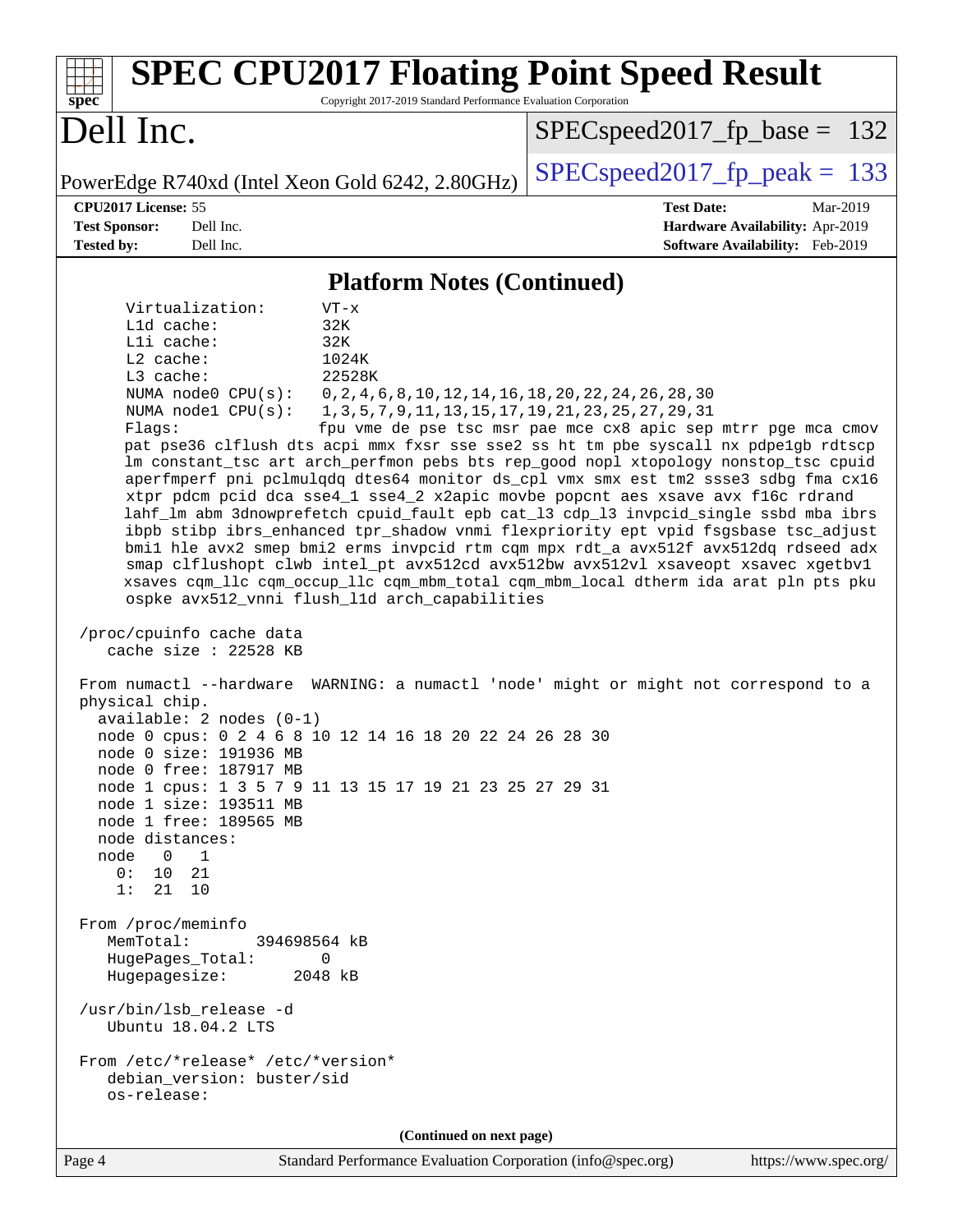| <b>SPEC CPU2017 Floating Point Speed Result</b><br>Copyright 2017-2019 Standard Performance Evaluation Corporation<br>$spec^*$                                                                                                                                                                                                                                                                                                                                                                                                                                                                                                                                                                                                                                                                                                                                                                                                                                                                                                                                                                                                                                                                                                                                                                                        |                                                                                                     |
|-----------------------------------------------------------------------------------------------------------------------------------------------------------------------------------------------------------------------------------------------------------------------------------------------------------------------------------------------------------------------------------------------------------------------------------------------------------------------------------------------------------------------------------------------------------------------------------------------------------------------------------------------------------------------------------------------------------------------------------------------------------------------------------------------------------------------------------------------------------------------------------------------------------------------------------------------------------------------------------------------------------------------------------------------------------------------------------------------------------------------------------------------------------------------------------------------------------------------------------------------------------------------------------------------------------------------|-----------------------------------------------------------------------------------------------------|
| Dell Inc.                                                                                                                                                                                                                                                                                                                                                                                                                                                                                                                                                                                                                                                                                                                                                                                                                                                                                                                                                                                                                                                                                                                                                                                                                                                                                                             | $SPEC speed2017_fp\_base = 132$                                                                     |
| PowerEdge R740xd (Intel Xeon Gold 6242, 2.80GHz)                                                                                                                                                                                                                                                                                                                                                                                                                                                                                                                                                                                                                                                                                                                                                                                                                                                                                                                                                                                                                                                                                                                                                                                                                                                                      | $SPEC speed2017_fp\_peak = 133$                                                                     |
| CPU2017 License: 55<br><b>Test Sponsor:</b><br>Dell Inc.<br><b>Tested by:</b><br>Dell Inc.                                                                                                                                                                                                                                                                                                                                                                                                                                                                                                                                                                                                                                                                                                                                                                                                                                                                                                                                                                                                                                                                                                                                                                                                                            | <b>Test Date:</b><br>Mar-2019<br>Hardware Availability: Apr-2019<br>Software Availability: Feb-2019 |
| <b>Platform Notes (Continued)</b>                                                                                                                                                                                                                                                                                                                                                                                                                                                                                                                                                                                                                                                                                                                                                                                                                                                                                                                                                                                                                                                                                                                                                                                                                                                                                     |                                                                                                     |
| NAME="Ubuntu"<br>VERSION="18.04.2 LTS (Bionic Beaver)"<br>ID=ubuntu<br>ID LIKE=debian<br>PRETTY_NAME="Ubuntu 18.04.2 LTS"<br>VERSION_ID="18.04"<br>HOME_URL="https://www.ubuntu.com/"<br>SUPPORT_URL="https://help.ubuntu.com/"<br>uname $-a$ :<br>Linux intel-sut 4.15.0-45-generic #48-Ubuntu SMP Tue Jan 29 16:28:13 UTC 2019 x86_64<br>x86_64 x86_64 GNU/Linux<br>Kernel self-reported vulnerability status:<br>CVE-2017-5754 (Meltdown):<br>Not affected<br>CVE-2017-5753 (Spectre variant 1): Mitigation: __user pointer sanitization<br>CVE-2017-5715 (Spectre variant 2): Mitigation: Enhanced IBRS, IBPB<br>run-level 5 Mar 28 13:30<br>SPEC is set to: /home/cpu2017<br>Filesystem<br>Type Size Used Avail Use% Mounted on<br>/dev/sda2<br>ext4 439G<br>25G 392G<br>$6\%$ /<br>Additional information from dmidecode follows. WARNING: Use caution when you interpret<br>this section. The 'dmidecode' program reads system data which is "intended to allow<br>hardware to be accurately determined", but the intent may not be met, as there are<br>frequent changes to hardware, firmware, and the "DMTF SMBIOS" standard.<br>BIOS Dell Inc. 2.1.6 03/03/2019<br>Memory:<br>12x 00AD069D00AD HMA84GR7CJR4N-WM 32 GB 2 rank 2933<br>12x Not Specified Not Specified<br>(End of data from sysinfo program) |                                                                                                     |
| <b>Compiler Version Notes</b>                                                                                                                                                                                                                                                                                                                                                                                                                                                                                                                                                                                                                                                                                                                                                                                                                                                                                                                                                                                                                                                                                                                                                                                                                                                                                         |                                                                                                     |
| CC 619.1bm_s(base, peak) 638.imagick_s(base, peak) 644.nab_s(base, peak)                                                                                                                                                                                                                                                                                                                                                                                                                                                                                                                                                                                                                                                                                                                                                                                                                                                                                                                                                                                                                                                                                                                                                                                                                                              |                                                                                                     |
| Intel(R) C Intel(R) 64 Compiler for applications running on Intel(R) 64,<br>Version 19.0.1.144 Build 20181018<br>Copyright (C) 1985-2018 Intel Corporation. All rights reserved.                                                                                                                                                                                                                                                                                                                                                                                                                                                                                                                                                                                                                                                                                                                                                                                                                                                                                                                                                                                                                                                                                                                                      |                                                                                                     |
| (Continued on next page)                                                                                                                                                                                                                                                                                                                                                                                                                                                                                                                                                                                                                                                                                                                                                                                                                                                                                                                                                                                                                                                                                                                                                                                                                                                                                              |                                                                                                     |
| Page 5<br>Standard Performance Evaluation Corporation (info@spec.org)                                                                                                                                                                                                                                                                                                                                                                                                                                                                                                                                                                                                                                                                                                                                                                                                                                                                                                                                                                                                                                                                                                                                                                                                                                                 | https://www.spec.org/                                                                               |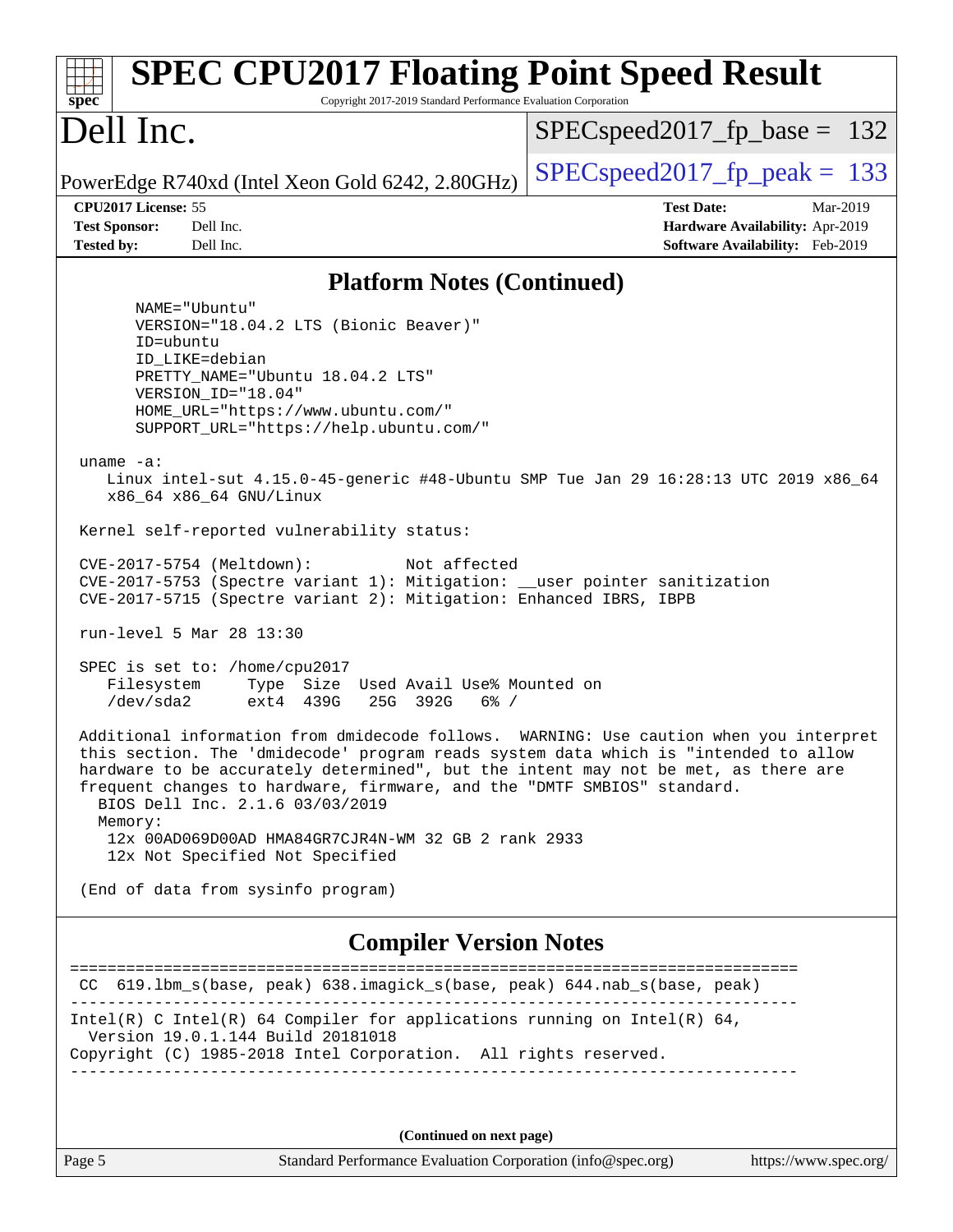#### **[spec](http://www.spec.org/) [SPEC CPU2017 Floating Point Speed Result](http://www.spec.org/auto/cpu2017/Docs/result-fields.html#SPECCPU2017FloatingPointSpeedResult)** Copyright 2017-2019 Standard Performance Evaluation Corporation Dell Inc. PowerEdge R740xd (Intel Xeon Gold 6242, 2.80GHz)  $\left|$  [SPECspeed2017\\_fp\\_peak =](http://www.spec.org/auto/cpu2017/Docs/result-fields.html#SPECspeed2017fppeak) 133 SPECspeed2017 fp base =  $132$ **[CPU2017 License:](http://www.spec.org/auto/cpu2017/Docs/result-fields.html#CPU2017License)** 55 **[Test Date:](http://www.spec.org/auto/cpu2017/Docs/result-fields.html#TestDate)** Mar-2019 **[Test Sponsor:](http://www.spec.org/auto/cpu2017/Docs/result-fields.html#TestSponsor)** Dell Inc. **[Hardware Availability:](http://www.spec.org/auto/cpu2017/Docs/result-fields.html#HardwareAvailability)** Apr-2019 **[Tested by:](http://www.spec.org/auto/cpu2017/Docs/result-fields.html#Testedby)** Dell Inc. **[Software Availability:](http://www.spec.org/auto/cpu2017/Docs/result-fields.html#SoftwareAvailability)** Feb-2019 **[Compiler Version Notes \(Continued\)](http://www.spec.org/auto/cpu2017/Docs/result-fields.html#CompilerVersionNotes)** ============================================================================== FC 607.cactuBSSN\_s(base, peak) ------------------------------------------------------------------------------ Intel(R) C++ Intel(R) 64 Compiler for applications running on Intel(R)  $64$ , Version 19.0.1.144 Build 20181018 Copyright (C) 1985-2018 Intel Corporation. All rights reserved. Intel(R) C Intel(R) 64 Compiler for applications running on Intel(R) 64, Version 19.0.1.144 Build 20181018 Copyright (C) 1985-2018 Intel Corporation. All rights reserved. Intel(R) Fortran Intel(R) 64 Compiler for applications running on Intel(R) 64, Version 19.0.1.144 Build 20181018 Copyright (C) 1985-2018 Intel Corporation. All rights reserved. ------------------------------------------------------------------------------ ============================================================================== FC 603.bwaves\_s(base) 649.fotonik3d\_s(base) 654.roms\_s(base, peak) ------------------------------------------------------------------------------ Intel(R) Fortran Intel(R) 64 Compiler for applications running on Intel(R) 64, Version 19.0.1.144 Build 20181018 Copyright (C) 1985-2018 Intel Corporation. All rights reserved. ------------------------------------------------------------------------------ ==============================================================================  $FC$  603.bwaves  $s(peak)$  649.fotonik3d  $s(peak)$ ------------------------------------------------------------------------------ Intel(R) Fortran Intel(R) 64 Compiler for applications running on Intel(R) 64, Version 19.0.1.144 Build 20181018

Copyright (C) 1985-2018 Intel Corporation. All rights reserved. ------------------------------------------------------------------------------

============================================================================== CC 621.wrf\_s(base) 627.cam4\_s(base, peak) 628.pop2\_s(base) ------------------------------------------------------------------------------

Intel(R) Fortran Intel(R) 64 Compiler for applications running on Intel(R) 64, Version 19.0.1.144 Build 20181018 Copyright (C) 1985-2018 Intel Corporation. All rights reserved.

Intel(R) C Intel(R) 64 Compiler for applications running on Intel(R)  $64$ , Version 19.0.1.144 Build 20181018

Copyright (C) 1985-2018 Intel Corporation. All rights reserved. ------------------------------------------------------------------------------

============================================================================== CC 621.wrf\_s(peak) 628.pop2\_s(peak) ------------------------------------------------------------------------------

Intel(R) Fortran Intel(R) 64 Compiler for applications running on Intel(R) 64, Version 19.0.1.144 Build 20181018 Copyright (C) 1985-2018 Intel Corporation. All rights reserved.

**(Continued on next page)**

| Page 6<br>Standard Performance Evaluation Corporation (info@spec.org) |  | https://www.spec.org/ |
|-----------------------------------------------------------------------|--|-----------------------|
|-----------------------------------------------------------------------|--|-----------------------|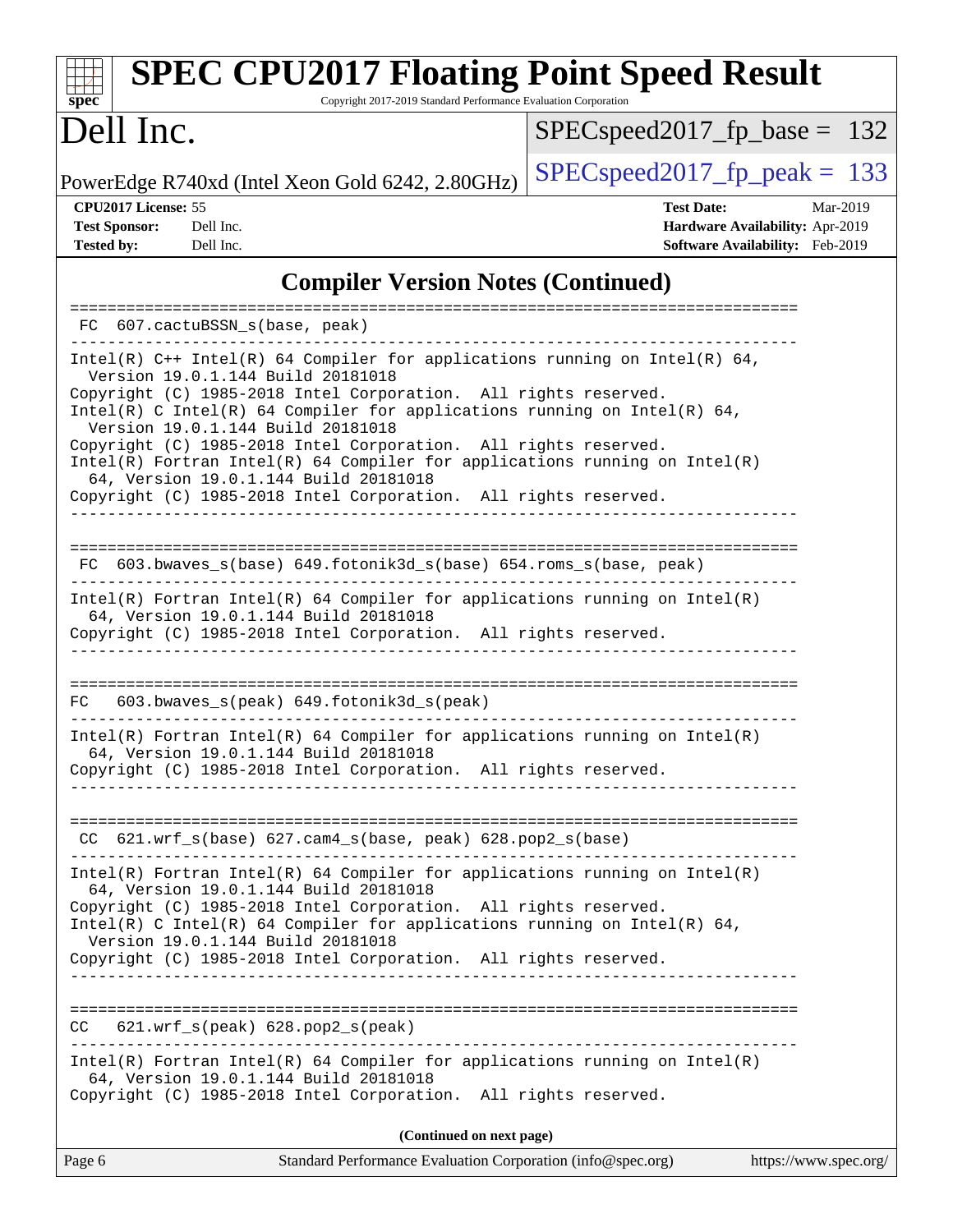# **[SPEC CPU2017 Floating Point Speed Result](http://www.spec.org/auto/cpu2017/Docs/result-fields.html#SPECCPU2017FloatingPointSpeedResult)**

Copyright 2017-2019 Standard Performance Evaluation Corporation

# Dell Inc.

**[spec](http://www.spec.org/)**

SPECspeed2017 fp base =  $132$ 

PowerEdge R740xd (Intel Xeon Gold 6242, 2.80GHz)  $\left|$  [SPECspeed2017\\_fp\\_peak =](http://www.spec.org/auto/cpu2017/Docs/result-fields.html#SPECspeed2017fppeak) 133

**[CPU2017 License:](http://www.spec.org/auto/cpu2017/Docs/result-fields.html#CPU2017License)** 55 **[Test Date:](http://www.spec.org/auto/cpu2017/Docs/result-fields.html#TestDate)** Mar-2019 **[Test Sponsor:](http://www.spec.org/auto/cpu2017/Docs/result-fields.html#TestSponsor)** Dell Inc. **[Hardware Availability:](http://www.spec.org/auto/cpu2017/Docs/result-fields.html#HardwareAvailability)** Apr-2019 **[Tested by:](http://www.spec.org/auto/cpu2017/Docs/result-fields.html#Testedby)** Dell Inc. **[Software Availability:](http://www.spec.org/auto/cpu2017/Docs/result-fields.html#SoftwareAvailability)** Feb-2019

#### **[Compiler Version Notes \(Continued\)](http://www.spec.org/auto/cpu2017/Docs/result-fields.html#CompilerVersionNotes)**

Intel(R) C Intel(R) 64 Compiler for applications running on Intel(R)  $64$ , Version 19.0.1.144 Build 20181018 Copyright (C) 1985-2018 Intel Corporation. All rights reserved. ------------------------------------------------------------------------------

**[Base Compiler Invocation](http://www.spec.org/auto/cpu2017/Docs/result-fields.html#BaseCompilerInvocation)**

[C benchmarks](http://www.spec.org/auto/cpu2017/Docs/result-fields.html#Cbenchmarks): [icc -m64 -std=c11](http://www.spec.org/cpu2017/results/res2019q3/cpu2017-20190624-15431.flags.html#user_CCbase_intel_icc_64bit_c11_33ee0cdaae7deeeab2a9725423ba97205ce30f63b9926c2519791662299b76a0318f32ddfffdc46587804de3178b4f9328c46fa7c2b0cd779d7a61945c91cd35)

[Fortran benchmarks](http://www.spec.org/auto/cpu2017/Docs/result-fields.html#Fortranbenchmarks): [ifort -m64](http://www.spec.org/cpu2017/results/res2019q3/cpu2017-20190624-15431.flags.html#user_FCbase_intel_ifort_64bit_24f2bb282fbaeffd6157abe4f878425411749daecae9a33200eee2bee2fe76f3b89351d69a8130dd5949958ce389cf37ff59a95e7a40d588e8d3a57e0c3fd751)

[Benchmarks using both Fortran and C](http://www.spec.org/auto/cpu2017/Docs/result-fields.html#BenchmarksusingbothFortranandC): [ifort -m64](http://www.spec.org/cpu2017/results/res2019q3/cpu2017-20190624-15431.flags.html#user_CC_FCbase_intel_ifort_64bit_24f2bb282fbaeffd6157abe4f878425411749daecae9a33200eee2bee2fe76f3b89351d69a8130dd5949958ce389cf37ff59a95e7a40d588e8d3a57e0c3fd751) [icc -m64 -std=c11](http://www.spec.org/cpu2017/results/res2019q3/cpu2017-20190624-15431.flags.html#user_CC_FCbase_intel_icc_64bit_c11_33ee0cdaae7deeeab2a9725423ba97205ce30f63b9926c2519791662299b76a0318f32ddfffdc46587804de3178b4f9328c46fa7c2b0cd779d7a61945c91cd35)

[Benchmarks using Fortran, C, and C++:](http://www.spec.org/auto/cpu2017/Docs/result-fields.html#BenchmarksusingFortranCandCXX) [icpc -m64](http://www.spec.org/cpu2017/results/res2019q3/cpu2017-20190624-15431.flags.html#user_CC_CXX_FCbase_intel_icpc_64bit_4ecb2543ae3f1412ef961e0650ca070fec7b7afdcd6ed48761b84423119d1bf6bdf5cad15b44d48e7256388bc77273b966e5eb805aefd121eb22e9299b2ec9d9) [icc -m64 -std=c11](http://www.spec.org/cpu2017/results/res2019q3/cpu2017-20190624-15431.flags.html#user_CC_CXX_FCbase_intel_icc_64bit_c11_33ee0cdaae7deeeab2a9725423ba97205ce30f63b9926c2519791662299b76a0318f32ddfffdc46587804de3178b4f9328c46fa7c2b0cd779d7a61945c91cd35) [ifort -m64](http://www.spec.org/cpu2017/results/res2019q3/cpu2017-20190624-15431.flags.html#user_CC_CXX_FCbase_intel_ifort_64bit_24f2bb282fbaeffd6157abe4f878425411749daecae9a33200eee2bee2fe76f3b89351d69a8130dd5949958ce389cf37ff59a95e7a40d588e8d3a57e0c3fd751)

### **[Base Portability Flags](http://www.spec.org/auto/cpu2017/Docs/result-fields.html#BasePortabilityFlags)**

 603.bwaves\_s: [-DSPEC\\_LP64](http://www.spec.org/cpu2017/results/res2019q3/cpu2017-20190624-15431.flags.html#suite_basePORTABILITY603_bwaves_s_DSPEC_LP64) 607.cactuBSSN\_s: [-DSPEC\\_LP64](http://www.spec.org/cpu2017/results/res2019q3/cpu2017-20190624-15431.flags.html#suite_basePORTABILITY607_cactuBSSN_s_DSPEC_LP64) 619.lbm\_s: [-DSPEC\\_LP64](http://www.spec.org/cpu2017/results/res2019q3/cpu2017-20190624-15431.flags.html#suite_basePORTABILITY619_lbm_s_DSPEC_LP64) 621.wrf\_s: [-DSPEC\\_LP64](http://www.spec.org/cpu2017/results/res2019q3/cpu2017-20190624-15431.flags.html#suite_basePORTABILITY621_wrf_s_DSPEC_LP64) [-DSPEC\\_CASE\\_FLAG](http://www.spec.org/cpu2017/results/res2019q3/cpu2017-20190624-15431.flags.html#b621.wrf_s_baseCPORTABILITY_DSPEC_CASE_FLAG) [-convert big\\_endian](http://www.spec.org/cpu2017/results/res2019q3/cpu2017-20190624-15431.flags.html#user_baseFPORTABILITY621_wrf_s_convert_big_endian_c3194028bc08c63ac5d04de18c48ce6d347e4e562e8892b8bdbdc0214820426deb8554edfa529a3fb25a586e65a3d812c835984020483e7e73212c4d31a38223) 627.cam4\_s: [-DSPEC\\_LP64](http://www.spec.org/cpu2017/results/res2019q3/cpu2017-20190624-15431.flags.html#suite_basePORTABILITY627_cam4_s_DSPEC_LP64) [-DSPEC\\_CASE\\_FLAG](http://www.spec.org/cpu2017/results/res2019q3/cpu2017-20190624-15431.flags.html#b627.cam4_s_baseCPORTABILITY_DSPEC_CASE_FLAG) 628.pop2\_s: [-DSPEC\\_LP64](http://www.spec.org/cpu2017/results/res2019q3/cpu2017-20190624-15431.flags.html#suite_basePORTABILITY628_pop2_s_DSPEC_LP64) [-DSPEC\\_CASE\\_FLAG](http://www.spec.org/cpu2017/results/res2019q3/cpu2017-20190624-15431.flags.html#b628.pop2_s_baseCPORTABILITY_DSPEC_CASE_FLAG) [-convert big\\_endian](http://www.spec.org/cpu2017/results/res2019q3/cpu2017-20190624-15431.flags.html#user_baseFPORTABILITY628_pop2_s_convert_big_endian_c3194028bc08c63ac5d04de18c48ce6d347e4e562e8892b8bdbdc0214820426deb8554edfa529a3fb25a586e65a3d812c835984020483e7e73212c4d31a38223) [-assume byterecl](http://www.spec.org/cpu2017/results/res2019q3/cpu2017-20190624-15431.flags.html#user_baseFPORTABILITY628_pop2_s_assume_byterecl_7e47d18b9513cf18525430bbf0f2177aa9bf368bc7a059c09b2c06a34b53bd3447c950d3f8d6c70e3faf3a05c8557d66a5798b567902e8849adc142926523472) 638.imagick\_s: [-DSPEC\\_LP64](http://www.spec.org/cpu2017/results/res2019q3/cpu2017-20190624-15431.flags.html#suite_basePORTABILITY638_imagick_s_DSPEC_LP64) 644.nab\_s: [-DSPEC\\_LP64](http://www.spec.org/cpu2017/results/res2019q3/cpu2017-20190624-15431.flags.html#suite_basePORTABILITY644_nab_s_DSPEC_LP64) 649.fotonik3d\_s: [-DSPEC\\_LP64](http://www.spec.org/cpu2017/results/res2019q3/cpu2017-20190624-15431.flags.html#suite_basePORTABILITY649_fotonik3d_s_DSPEC_LP64) 654.roms\_s: [-DSPEC\\_LP64](http://www.spec.org/cpu2017/results/res2019q3/cpu2017-20190624-15431.flags.html#suite_basePORTABILITY654_roms_s_DSPEC_LP64)

## **[Base Optimization Flags](http://www.spec.org/auto/cpu2017/Docs/result-fields.html#BaseOptimizationFlags)**

[C benchmarks](http://www.spec.org/auto/cpu2017/Docs/result-fields.html#Cbenchmarks):

[-xCORE-AVX512](http://www.spec.org/cpu2017/results/res2019q3/cpu2017-20190624-15431.flags.html#user_CCbase_f-xCORE-AVX512) [-ipo](http://www.spec.org/cpu2017/results/res2019q3/cpu2017-20190624-15431.flags.html#user_CCbase_f-ipo) [-O3](http://www.spec.org/cpu2017/results/res2019q3/cpu2017-20190624-15431.flags.html#user_CCbase_f-O3) [-no-prec-div](http://www.spec.org/cpu2017/results/res2019q3/cpu2017-20190624-15431.flags.html#user_CCbase_f-no-prec-div) [-qopt-prefetch](http://www.spec.org/cpu2017/results/res2019q3/cpu2017-20190624-15431.flags.html#user_CCbase_f-qopt-prefetch) [-ffinite-math-only](http://www.spec.org/cpu2017/results/res2019q3/cpu2017-20190624-15431.flags.html#user_CCbase_f_finite_math_only_cb91587bd2077682c4b38af759c288ed7c732db004271a9512da14a4f8007909a5f1427ecbf1a0fb78ff2a814402c6114ac565ca162485bbcae155b5e4258871) [-qopt-mem-layout-trans=4](http://www.spec.org/cpu2017/results/res2019q3/cpu2017-20190624-15431.flags.html#user_CCbase_f-qopt-mem-layout-trans_fa39e755916c150a61361b7846f310bcdf6f04e385ef281cadf3647acec3f0ae266d1a1d22d972a7087a248fd4e6ca390a3634700869573d231a252c784941a8) [-qopenmp](http://www.spec.org/cpu2017/results/res2019q3/cpu2017-20190624-15431.flags.html#user_CCbase_qopenmp_16be0c44f24f464004c6784a7acb94aca937f053568ce72f94b139a11c7c168634a55f6653758ddd83bcf7b8463e8028bb0b48b77bcddc6b78d5d95bb1df2967) [-DSPEC\\_OPENMP](http://www.spec.org/cpu2017/results/res2019q3/cpu2017-20190624-15431.flags.html#suite_CCbase_DSPEC_OPENMP)

[Fortran benchmarks](http://www.spec.org/auto/cpu2017/Docs/result-fields.html#Fortranbenchmarks):

[-DSPEC\\_OPENMP](http://www.spec.org/cpu2017/results/res2019q3/cpu2017-20190624-15431.flags.html#suite_FCbase_DSPEC_OPENMP) [-xCORE-AVX512](http://www.spec.org/cpu2017/results/res2019q3/cpu2017-20190624-15431.flags.html#user_FCbase_f-xCORE-AVX512) [-ipo](http://www.spec.org/cpu2017/results/res2019q3/cpu2017-20190624-15431.flags.html#user_FCbase_f-ipo) [-O3](http://www.spec.org/cpu2017/results/res2019q3/cpu2017-20190624-15431.flags.html#user_FCbase_f-O3) [-no-prec-div](http://www.spec.org/cpu2017/results/res2019q3/cpu2017-20190624-15431.flags.html#user_FCbase_f-no-prec-div) [-qopt-prefetch](http://www.spec.org/cpu2017/results/res2019q3/cpu2017-20190624-15431.flags.html#user_FCbase_f-qopt-prefetch)

**(Continued on next page)**

Page 7 Standard Performance Evaluation Corporation [\(info@spec.org\)](mailto:info@spec.org) <https://www.spec.org/>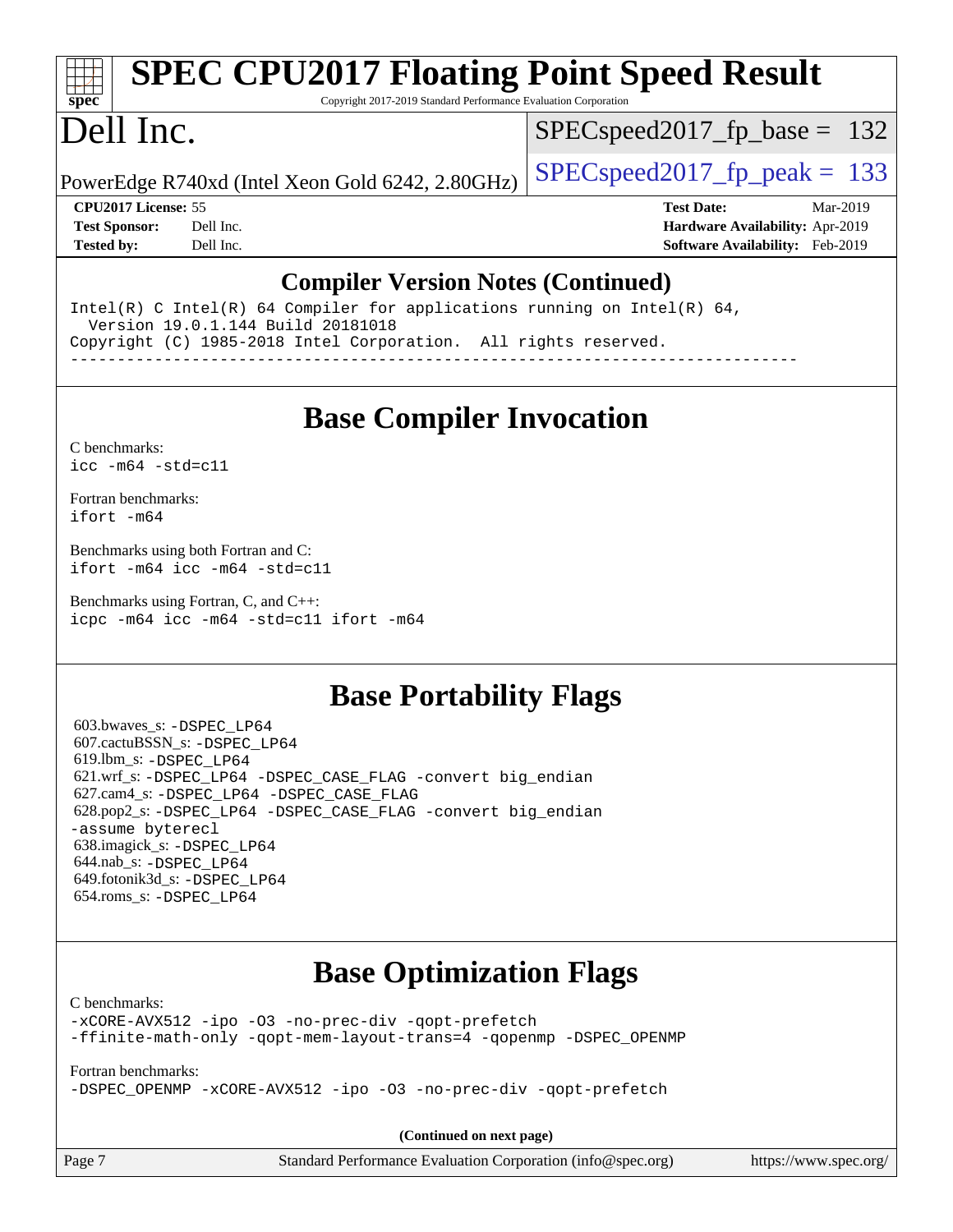# **[spec](http://www.spec.org/)**

# **[SPEC CPU2017 Floating Point Speed Result](http://www.spec.org/auto/cpu2017/Docs/result-fields.html#SPECCPU2017FloatingPointSpeedResult)**

Copyright 2017-2019 Standard Performance Evaluation Corporation

## Dell Inc.

SPECspeed2017 fp base =  $132$ 

PowerEdge R740xd (Intel Xeon Gold 6242, 2.80GHz)  $\left|$  [SPECspeed2017\\_fp\\_peak =](http://www.spec.org/auto/cpu2017/Docs/result-fields.html#SPECspeed2017fppeak) 133

**[Tested by:](http://www.spec.org/auto/cpu2017/Docs/result-fields.html#Testedby)** Dell Inc. **[Software Availability:](http://www.spec.org/auto/cpu2017/Docs/result-fields.html#SoftwareAvailability)** Feb-2019

**[CPU2017 License:](http://www.spec.org/auto/cpu2017/Docs/result-fields.html#CPU2017License)** 55 **[Test Date:](http://www.spec.org/auto/cpu2017/Docs/result-fields.html#TestDate)** Mar-2019 **[Test Sponsor:](http://www.spec.org/auto/cpu2017/Docs/result-fields.html#TestSponsor)** Dell Inc. **[Hardware Availability:](http://www.spec.org/auto/cpu2017/Docs/result-fields.html#HardwareAvailability)** Apr-2019

## **[Base Optimization Flags \(Continued\)](http://www.spec.org/auto/cpu2017/Docs/result-fields.html#BaseOptimizationFlags)**

[Fortran benchmarks](http://www.spec.org/auto/cpu2017/Docs/result-fields.html#Fortranbenchmarks) (continued):

[-ffinite-math-only](http://www.spec.org/cpu2017/results/res2019q3/cpu2017-20190624-15431.flags.html#user_FCbase_f_finite_math_only_cb91587bd2077682c4b38af759c288ed7c732db004271a9512da14a4f8007909a5f1427ecbf1a0fb78ff2a814402c6114ac565ca162485bbcae155b5e4258871) [-qopt-mem-layout-trans=4](http://www.spec.org/cpu2017/results/res2019q3/cpu2017-20190624-15431.flags.html#user_FCbase_f-qopt-mem-layout-trans_fa39e755916c150a61361b7846f310bcdf6f04e385ef281cadf3647acec3f0ae266d1a1d22d972a7087a248fd4e6ca390a3634700869573d231a252c784941a8) [-qopenmp](http://www.spec.org/cpu2017/results/res2019q3/cpu2017-20190624-15431.flags.html#user_FCbase_qopenmp_16be0c44f24f464004c6784a7acb94aca937f053568ce72f94b139a11c7c168634a55f6653758ddd83bcf7b8463e8028bb0b48b77bcddc6b78d5d95bb1df2967) [-nostandard-realloc-lhs](http://www.spec.org/cpu2017/results/res2019q3/cpu2017-20190624-15431.flags.html#user_FCbase_f_2003_std_realloc_82b4557e90729c0f113870c07e44d33d6f5a304b4f63d4c15d2d0f1fab99f5daaed73bdb9275d9ae411527f28b936061aa8b9c8f2d63842963b95c9dd6426b8a)

[Benchmarks using both Fortran and C](http://www.spec.org/auto/cpu2017/Docs/result-fields.html#BenchmarksusingbothFortranandC):

```
-xCORE-AVX512-ipo-no-prec-div-qopt-prefetch
-ffinite-math-only -qopt-mem-layout-trans=4 -qopenmp -DSPEC_OPENMP
-nostandard-realloc-lhs
```
[Benchmarks using Fortran, C, and C++:](http://www.spec.org/auto/cpu2017/Docs/result-fields.html#BenchmarksusingFortranCandCXX)

[-xCORE-AVX512](http://www.spec.org/cpu2017/results/res2019q3/cpu2017-20190624-15431.flags.html#user_CC_CXX_FCbase_f-xCORE-AVX512) [-ipo](http://www.spec.org/cpu2017/results/res2019q3/cpu2017-20190624-15431.flags.html#user_CC_CXX_FCbase_f-ipo) [-O3](http://www.spec.org/cpu2017/results/res2019q3/cpu2017-20190624-15431.flags.html#user_CC_CXX_FCbase_f-O3) [-no-prec-div](http://www.spec.org/cpu2017/results/res2019q3/cpu2017-20190624-15431.flags.html#user_CC_CXX_FCbase_f-no-prec-div) [-qopt-prefetch](http://www.spec.org/cpu2017/results/res2019q3/cpu2017-20190624-15431.flags.html#user_CC_CXX_FCbase_f-qopt-prefetch) [-ffinite-math-only](http://www.spec.org/cpu2017/results/res2019q3/cpu2017-20190624-15431.flags.html#user_CC_CXX_FCbase_f_finite_math_only_cb91587bd2077682c4b38af759c288ed7c732db004271a9512da14a4f8007909a5f1427ecbf1a0fb78ff2a814402c6114ac565ca162485bbcae155b5e4258871) [-qopt-mem-layout-trans=4](http://www.spec.org/cpu2017/results/res2019q3/cpu2017-20190624-15431.flags.html#user_CC_CXX_FCbase_f-qopt-mem-layout-trans_fa39e755916c150a61361b7846f310bcdf6f04e385ef281cadf3647acec3f0ae266d1a1d22d972a7087a248fd4e6ca390a3634700869573d231a252c784941a8) [-qopenmp](http://www.spec.org/cpu2017/results/res2019q3/cpu2017-20190624-15431.flags.html#user_CC_CXX_FCbase_qopenmp_16be0c44f24f464004c6784a7acb94aca937f053568ce72f94b139a11c7c168634a55f6653758ddd83bcf7b8463e8028bb0b48b77bcddc6b78d5d95bb1df2967) [-DSPEC\\_OPENMP](http://www.spec.org/cpu2017/results/res2019q3/cpu2017-20190624-15431.flags.html#suite_CC_CXX_FCbase_DSPEC_OPENMP) [-nostandard-realloc-lhs](http://www.spec.org/cpu2017/results/res2019q3/cpu2017-20190624-15431.flags.html#user_CC_CXX_FCbase_f_2003_std_realloc_82b4557e90729c0f113870c07e44d33d6f5a304b4f63d4c15d2d0f1fab99f5daaed73bdb9275d9ae411527f28b936061aa8b9c8f2d63842963b95c9dd6426b8a)

## **[Peak Compiler Invocation](http://www.spec.org/auto/cpu2017/Docs/result-fields.html#PeakCompilerInvocation)**

[C benchmarks](http://www.spec.org/auto/cpu2017/Docs/result-fields.html#Cbenchmarks): [icc -m64 -std=c11](http://www.spec.org/cpu2017/results/res2019q3/cpu2017-20190624-15431.flags.html#user_CCpeak_intel_icc_64bit_c11_33ee0cdaae7deeeab2a9725423ba97205ce30f63b9926c2519791662299b76a0318f32ddfffdc46587804de3178b4f9328c46fa7c2b0cd779d7a61945c91cd35)

[Fortran benchmarks](http://www.spec.org/auto/cpu2017/Docs/result-fields.html#Fortranbenchmarks): [ifort -m64](http://www.spec.org/cpu2017/results/res2019q3/cpu2017-20190624-15431.flags.html#user_FCpeak_intel_ifort_64bit_24f2bb282fbaeffd6157abe4f878425411749daecae9a33200eee2bee2fe76f3b89351d69a8130dd5949958ce389cf37ff59a95e7a40d588e8d3a57e0c3fd751)

[Benchmarks using both Fortran and C](http://www.spec.org/auto/cpu2017/Docs/result-fields.html#BenchmarksusingbothFortranandC): [ifort -m64](http://www.spec.org/cpu2017/results/res2019q3/cpu2017-20190624-15431.flags.html#user_CC_FCpeak_intel_ifort_64bit_24f2bb282fbaeffd6157abe4f878425411749daecae9a33200eee2bee2fe76f3b89351d69a8130dd5949958ce389cf37ff59a95e7a40d588e8d3a57e0c3fd751) [icc -m64 -std=c11](http://www.spec.org/cpu2017/results/res2019q3/cpu2017-20190624-15431.flags.html#user_CC_FCpeak_intel_icc_64bit_c11_33ee0cdaae7deeeab2a9725423ba97205ce30f63b9926c2519791662299b76a0318f32ddfffdc46587804de3178b4f9328c46fa7c2b0cd779d7a61945c91cd35)

[Benchmarks using Fortran, C, and C++:](http://www.spec.org/auto/cpu2017/Docs/result-fields.html#BenchmarksusingFortranCandCXX) [icpc -m64](http://www.spec.org/cpu2017/results/res2019q3/cpu2017-20190624-15431.flags.html#user_CC_CXX_FCpeak_intel_icpc_64bit_4ecb2543ae3f1412ef961e0650ca070fec7b7afdcd6ed48761b84423119d1bf6bdf5cad15b44d48e7256388bc77273b966e5eb805aefd121eb22e9299b2ec9d9) [icc -m64 -std=c11](http://www.spec.org/cpu2017/results/res2019q3/cpu2017-20190624-15431.flags.html#user_CC_CXX_FCpeak_intel_icc_64bit_c11_33ee0cdaae7deeeab2a9725423ba97205ce30f63b9926c2519791662299b76a0318f32ddfffdc46587804de3178b4f9328c46fa7c2b0cd779d7a61945c91cd35) [ifort -m64](http://www.spec.org/cpu2017/results/res2019q3/cpu2017-20190624-15431.flags.html#user_CC_CXX_FCpeak_intel_ifort_64bit_24f2bb282fbaeffd6157abe4f878425411749daecae9a33200eee2bee2fe76f3b89351d69a8130dd5949958ce389cf37ff59a95e7a40d588e8d3a57e0c3fd751)

## **[Peak Portability Flags](http://www.spec.org/auto/cpu2017/Docs/result-fields.html#PeakPortabilityFlags)**

Same as Base Portability Flags

## **[Peak Optimization Flags](http://www.spec.org/auto/cpu2017/Docs/result-fields.html#PeakOptimizationFlags)**

[C benchmarks](http://www.spec.org/auto/cpu2017/Docs/result-fields.html#Cbenchmarks):

[-xCORE-AVX512](http://www.spec.org/cpu2017/results/res2019q3/cpu2017-20190624-15431.flags.html#user_CCpeak_f-xCORE-AVX512) [-ipo](http://www.spec.org/cpu2017/results/res2019q3/cpu2017-20190624-15431.flags.html#user_CCpeak_f-ipo) [-O3](http://www.spec.org/cpu2017/results/res2019q3/cpu2017-20190624-15431.flags.html#user_CCpeak_f-O3) [-no-prec-div](http://www.spec.org/cpu2017/results/res2019q3/cpu2017-20190624-15431.flags.html#user_CCpeak_f-no-prec-div) [-qopt-prefetch](http://www.spec.org/cpu2017/results/res2019q3/cpu2017-20190624-15431.flags.html#user_CCpeak_f-qopt-prefetch) [-ffinite-math-only](http://www.spec.org/cpu2017/results/res2019q3/cpu2017-20190624-15431.flags.html#user_CCpeak_f_finite_math_only_cb91587bd2077682c4b38af759c288ed7c732db004271a9512da14a4f8007909a5f1427ecbf1a0fb78ff2a814402c6114ac565ca162485bbcae155b5e4258871) [-qopt-mem-layout-trans=4](http://www.spec.org/cpu2017/results/res2019q3/cpu2017-20190624-15431.flags.html#user_CCpeak_f-qopt-mem-layout-trans_fa39e755916c150a61361b7846f310bcdf6f04e385ef281cadf3647acec3f0ae266d1a1d22d972a7087a248fd4e6ca390a3634700869573d231a252c784941a8) [-qopenmp](http://www.spec.org/cpu2017/results/res2019q3/cpu2017-20190624-15431.flags.html#user_CCpeak_qopenmp_16be0c44f24f464004c6784a7acb94aca937f053568ce72f94b139a11c7c168634a55f6653758ddd83bcf7b8463e8028bb0b48b77bcddc6b78d5d95bb1df2967) [-DSPEC\\_OPENMP](http://www.spec.org/cpu2017/results/res2019q3/cpu2017-20190624-15431.flags.html#suite_CCpeak_DSPEC_OPENMP)

[Fortran benchmarks](http://www.spec.org/auto/cpu2017/Docs/result-fields.html#Fortranbenchmarks):

**(Continued on next page)**

Page 8 Standard Performance Evaluation Corporation [\(info@spec.org\)](mailto:info@spec.org) <https://www.spec.org/>